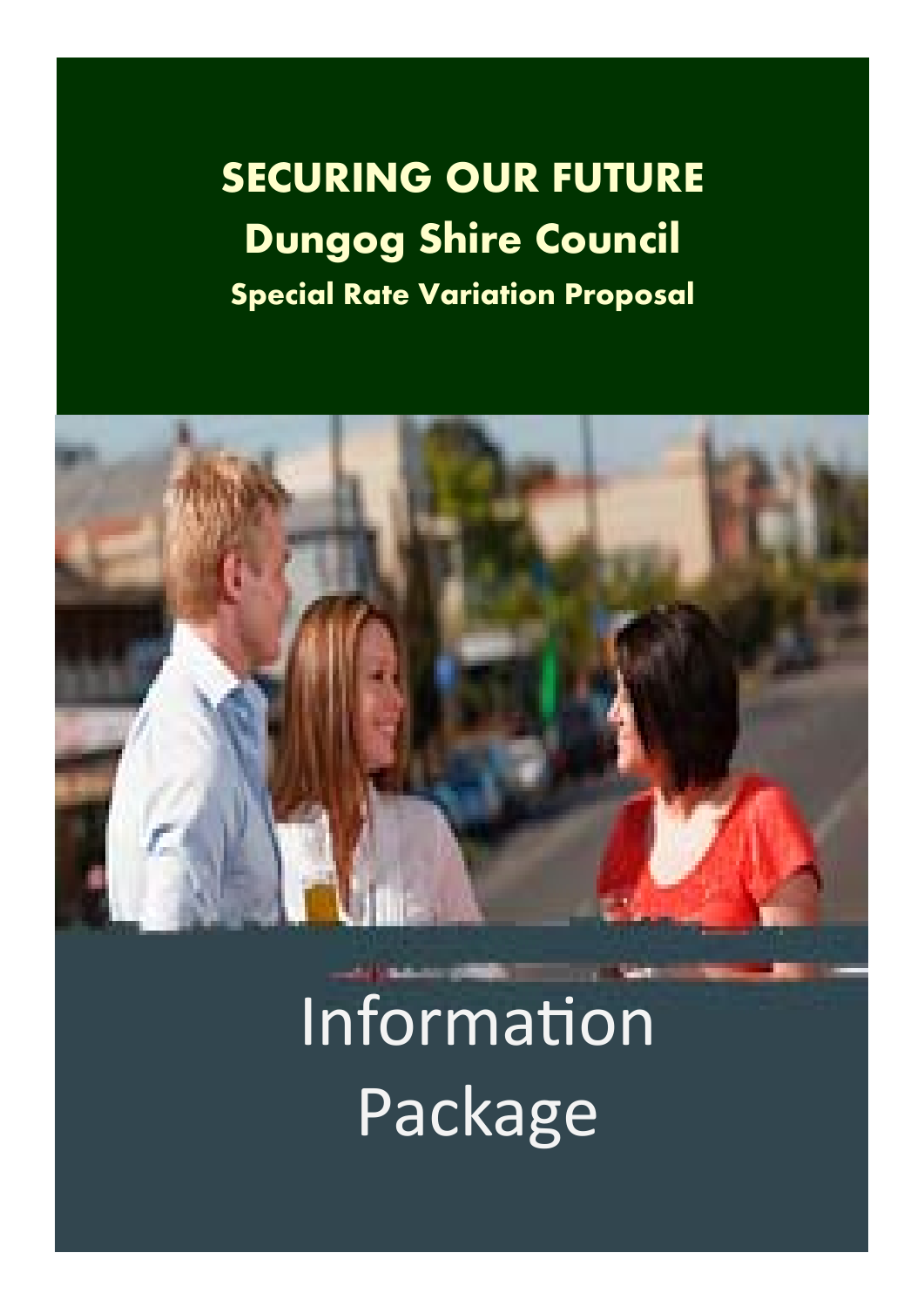

#### DUNGOG shire at a glance

8,975 PEOPLE RESIDE IN THE DUNGOG SHIRE 4,496 MEN 4,479 WOMEN 2,218 PEOPLE AGED BETWEEN 0‐19 YRS 1,796 PEOPLE AGED OVER 65 YRS MEDIAN AGE 45 YEARS





200,000 VISTORS CAME TO THE DUNGOG SHIRE IN 2016



93% OF PEOPLE IN THE DUNGOG SHIRE TRAVEL TO WORK VIA PRIVATE VEHICLE

86.7% OF THE DUNGOG SHIRE WERE BORN IN AUSTRALI 13.3% OF THE DUNGOG SHIRE WERE BORN OVERSEAS 92% OF THE DUNGOG SHIRE SPEAK ENGLISH ONLY 454 (5%) PEOPLE IN THE DUNGOG SHIRE IDENTIFY AS ABORIGINAL/TORRES STRAIT ISLANDER

40% OF COUPLES IN THE DUNGOG SHIRE HAVE CHILDREN 44% OF COUPLES HAVE NO CHILDREN 14 % ARE ONE PARENT FAMILIES





12 % OF PEOPLE IN DUNGOG SHIRE HAVE A BACHELOR DEGREE 26% OF PEOPLE COMPLETED YEAR 12

AGRICULTURE, FORESTRY & FISHING INDUSTRY IS DUNGOG SHIRE'S TOP INDUSTRY OF EMPLOYMENT WITH AN ANNUAL OUTPUT OF \$105M



72% PEOPLE IN DUNGOG SHIRE IDENTIFY AS HAVING A CHRISTIAN



6% OF PEOPLE (490) IN DUNGOG HAVE A DISABILITY



FAITH



43% OF PEOPLE IN DUNGOG SHIRE OWN THEIR OWN HOMES 38 % PEOPLE HAVE A MORTGAGE 18% PEOPLE RENT—MEDIAN RENT IS \$245 P/W 96% OF HOUSING STOCK ARE SEPARATE HOUSES



MEDIAN TOTAL PERSON INCOME IS \$578 P/W MEDIAN TOTAL FAMILY INCOME \$1,474 P/W UNEMPLOYMENT RATE IS 5.5%

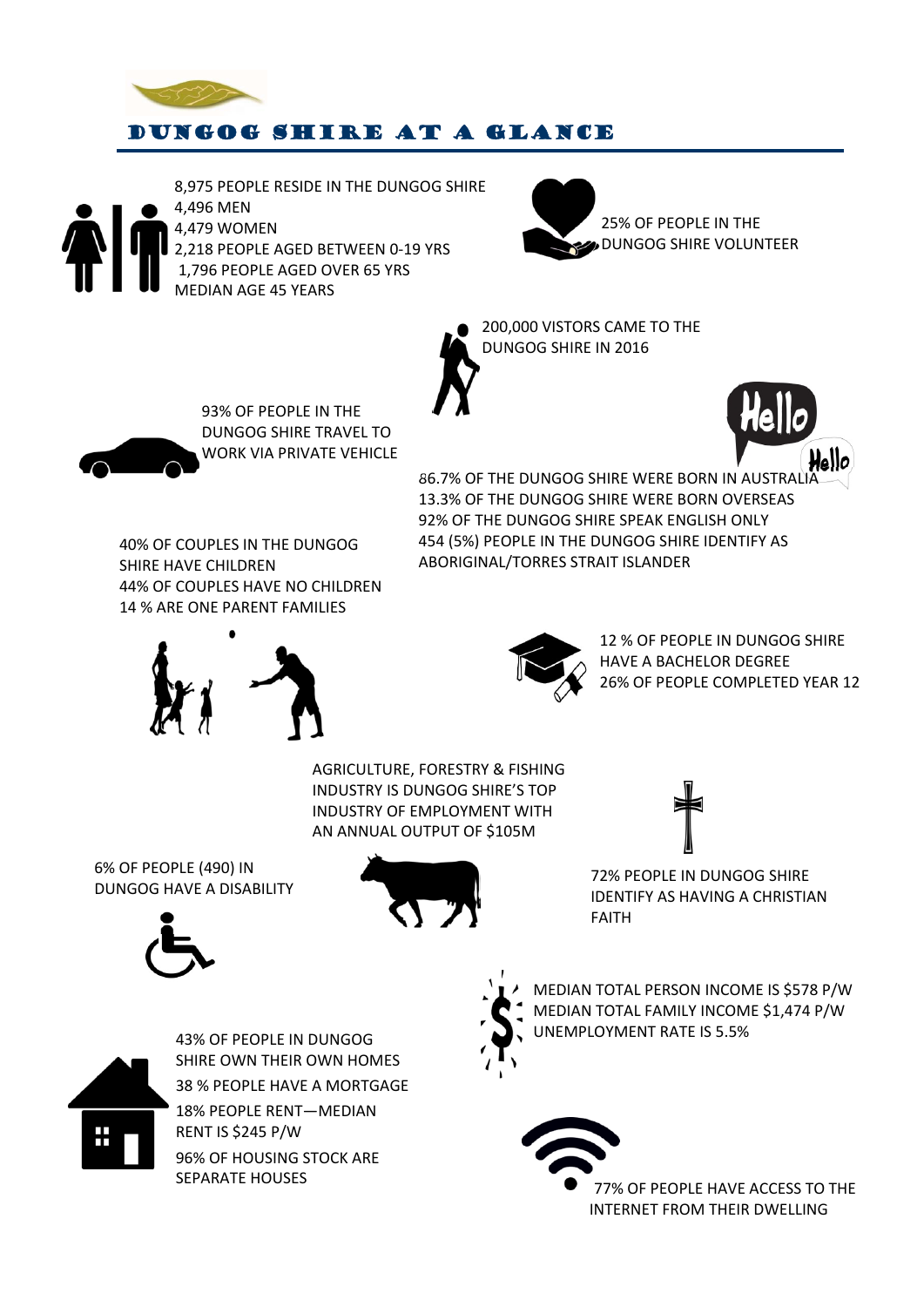# **DUNGOG SHIRE COUNCIL**

## **SECURING OUR FUTURE Special Rate Variation Proposal 2018/2019**

#### **A message from Council's Mayor and General Manager**

As a community it is important for us to discuss the long term financial sustainability of Dungog Shire Council in response to the NSW Government's Fit for the Future (FFF) reform package. Part of this conversation needs to focus on the potential for a Special Rate Variation (SRV).

We acknowledge that a SRV is never popular and there are few people who would say they want to pay more in rates. However, it is important to understand why a SRV is being considered and what it could achieve for the Dungog Shire.

As part of the reform agenda all NSW councils are required to meet or be working towards achieving the seven indicators that measure financial sustainability.

Dungog Shire Council was identified as "not fit" under the Independent Local Government Review Panels (ILGRP) process and as a result has now been invited to lodge a Reassessment Proposal addressing how Council intends to meet the seven key performance measures. Council is responding to this task by reviewing and implementing an Improvement Proposal. There are a number of reasons why we have a funding shortfall, dating back to the introduction of the state government's rate pegging policy in the early 1970's and rate relief that was provided by Dungog Shire Council in the 1980's.

While the cost of delivering services to our community has increased significantly, the rate peg (estimated at 2.5%) has capped Council's ability to raise enough revenue in line with increasing expenses. Some of these costs have come about as a normal part of running a business, such as electricity and insurance increases and maintenance and equipment costs. However, some of these are a result of the state government shifting responsibility for particular services onto local government,

such as the Swimming Pool Register and inspection program and the historical transferal of roads considered to be of "secondary importance" to local councils. Further, the age and condition of some Council's assets, such as our timber bridges, is also problematic and is resulting in considerable annual maintenance costs for Council.

We are restricted as to how we can raise revenue to operate and with rising costs, and with limited state and federal funding, significant pressure is now being placed on our bottom line.

Council is committed to implementing its Improvement Plan, which includes a proposed SRV, and working towards meeting the benchmarks set by the NSW State Government under the Fit for the Future reform agenda. Council is working on productivity improvements and cost containment strategies. Examples of this work include sharing services with neighbouring councils (eg: our library service is provided in partnership with Newcastle City Council), a reduction in Council staff numbers (reduction of 3.6 staff over 3 years), a review of nonperforming assets for disposal, seeking external grants to assist with service provision (eg: \$3.8M in grant funding for our bridges), implementing new processes to re-use road material to reduce the importation of quarry materials, and improved procurement approaches (eg: tendering in conjunction with neighbouring councils to achieve better cost outcomes for electricity provision)

In February 2018 Council invited all members of the Dungog Shire community to attend a series of meetings developed to inform ratepayers of Council's current financial position and the need for Council to consider applying for a SRV.

At these public meetings, members of the community were given the opportunity to participate on a Special Rate Variation

Reference Panel. The Panel applicants were provided with further, more in depth information and were given the opportunity to ask Councillors and staff questions and provide input into the process of Council's consideration of the application to IPART for a Special Rate Variation.

As a result of our community meetings and feedback from Reference Panel meetings, the Councillors and staff, Council is now considering the preferred tapered scenario in relation to the SRV as follows:

- Year  $1 \& 2 = 15\%$  (2.5% rate cap plus 12.5% SRV)
- Years 3, 4 &  $5 = 10% (2.5% \text{ rate cap})$ plus 7.5% SRV)
- Years  $6 \& 7 = 6\%$  (2.5% rate cap plus 3.5% SRV).

A SRV over 7 years as outlined above would result in the following outcomes being delivered to the community by Dungog Council:-

- Regional Roads 65% of required renewals or rehabilitation every 47 years.
- Local Sealed Roads 60% of required renewals or rehab every 51 years.
- Road Maintenance 40% increase in service levels for sealed and unsealed roads.
- Timber Bridges Renewal program funded.
- $\bullet$  Buildings 80% of required funding and some capacity to fund upgrade requirements.
- Urban Stormwater 45% of required renewals.
- Parks & Reserves 65% of required renewals and maintained service levels and minor loss of amenity.

| <b>Tracy Norman</b> | <b>Coralie Nichols</b> |
|---------------------|------------------------|
| Mayor               | <b>General Manager</b> |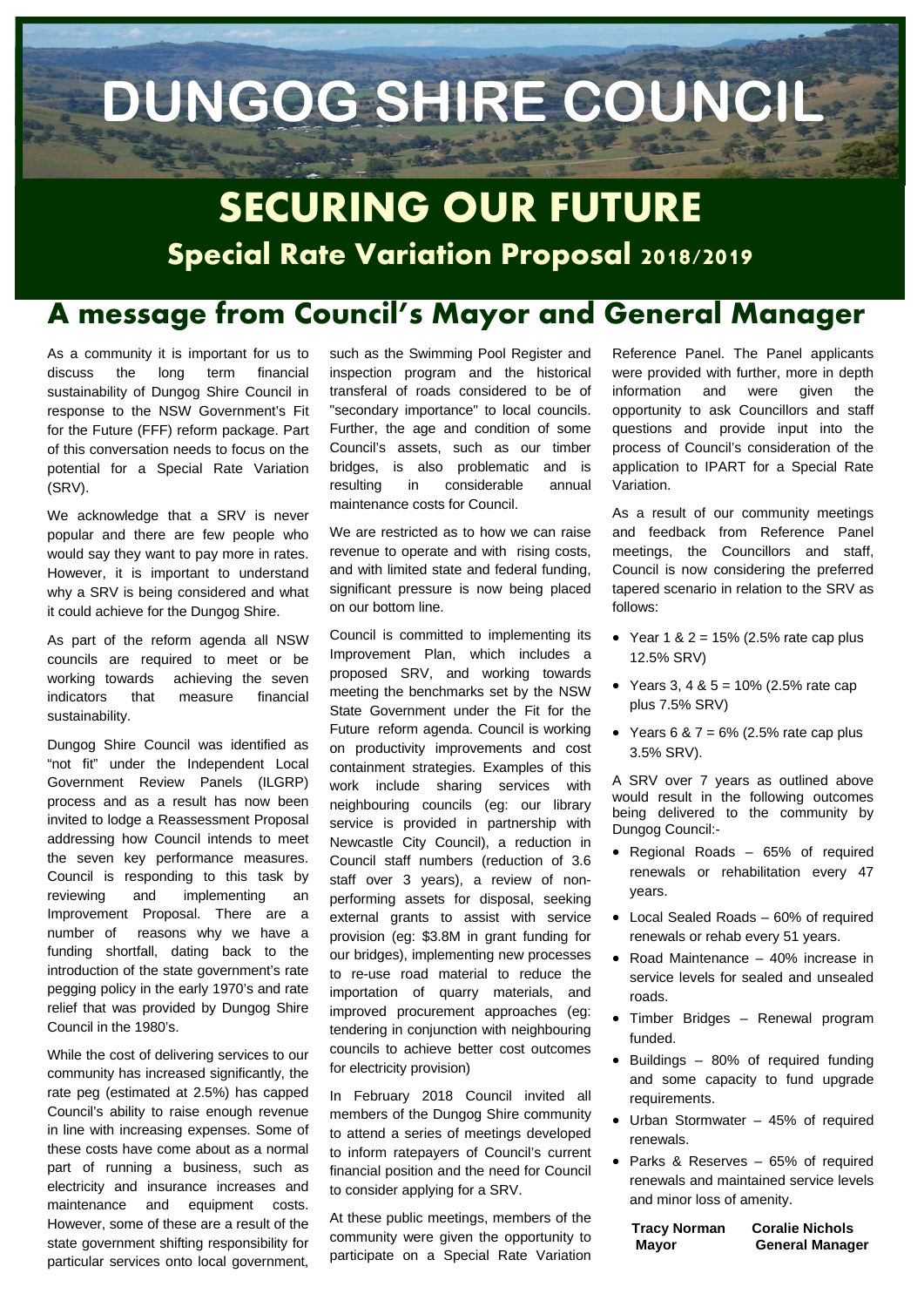### **What are the challenges we face?**

- $\Rightarrow$  Small population base with large road network greater than 720 km.
- $\Rightarrow$  Inequities in FAG and Block Grant allocations for smaller councils
- $\Rightarrow$  Many grants required \$ for \$ matched funding
- $\Rightarrow$  Disadvantaged in many road grants because they are based on traffic volumes and population, struggle to compete with larger councils.
- $\Rightarrow$  No State Roads
- $\Rightarrow$  Ageing Timber bridge network not designed to withstand modern heavy vehicle loadings.
- $\Rightarrow$  Currently unable to fund depreciation
- $\Rightarrow$  We currently don't meet the Office of Local Government financial and asset management

#### **Performance Against the Fit for the Future Benchmarks**

| <b>Government</b><br>Indicator                    | <b>Definition</b>                                                                                     | <b>Benchmark to meet</b>                                       | <b>Now</b> | 2026 |
|---------------------------------------------------|-------------------------------------------------------------------------------------------------------|----------------------------------------------------------------|------------|------|
| <b>Sustainability</b>                             |                                                                                                       |                                                                |            |      |
| <b>Operating</b>                                  | Total continuing operating revenue (exc. Capital grants and<br>contributions) less operating expenses | Greater than or equal to<br>break-even-average<br>over 3 years |            |      |
| <b>Performance Ratio</b>                          | Total continuing operating revenue (exc. Capital grants and<br>contributions                          |                                                                |            |      |
| Own Source                                        | Total continuing operating revenue less all grants and contributions                                  | Greater than 60% -                                             |            |      |
| <b>Revenue Ratio</b>                              | Total continuing operating revenue inclusive of capital grants and<br>contributions                   | average over 3 years                                           |            |      |
|                                                   | Asset renewals (building and infrastructure)                                                          |                                                                |            |      |
| <b>Building and Asset</b><br><b>Renewal Ratio</b> | Depreciation, amortisation and impairment (building and<br>infrastructure)                            | Greater than 100% -<br>average over 3 years.                   |            |      |
|                                                   | <b>Infrastructure and Service Management</b>                                                          |                                                                |            |      |
|                                                   | Estimated cost to bring assets to a satisfactory condition                                            |                                                                |            |      |
| Infrastructure<br><b>Backlog Ratio</b>            | Total (WDV) of infrastructure, buildings, other structures and<br>depreciable land improvement assets | Less than 2%                                                   |            |      |
| <b>Asset Maintenance</b>                          | Actual asset maintenance                                                                              | Greater than 100% -                                            |            |      |
| Ratio                                             | Required asset maintenance                                                                            | average over 3 years                                           |            |      |
|                                                   | Cost of debt service (interest expense & principal payments)                                          | Greater than 0% and                                            |            |      |
| Debt Service Ratio                                | Total continuing operating revenue (exc. Capital grants &<br>contributions)                           | less than or equal to<br>20% - average over                    |            |      |
| <b>Efficiency</b>                                 |                                                                                                       |                                                                |            |      |
| <b>Real Operating</b>                             | <b>Operating Expenditure</b>                                                                          | A decrease in Real<br><b>Operating Expenditure</b>             |            |      |
| Expenditure                                       | Population                                                                                            | per capita over time                                           |            |      |
| X                                                 | = Meets indicator<br>= Does not meet indicator                                                        | = Trending to meet indicator                                   |            |      |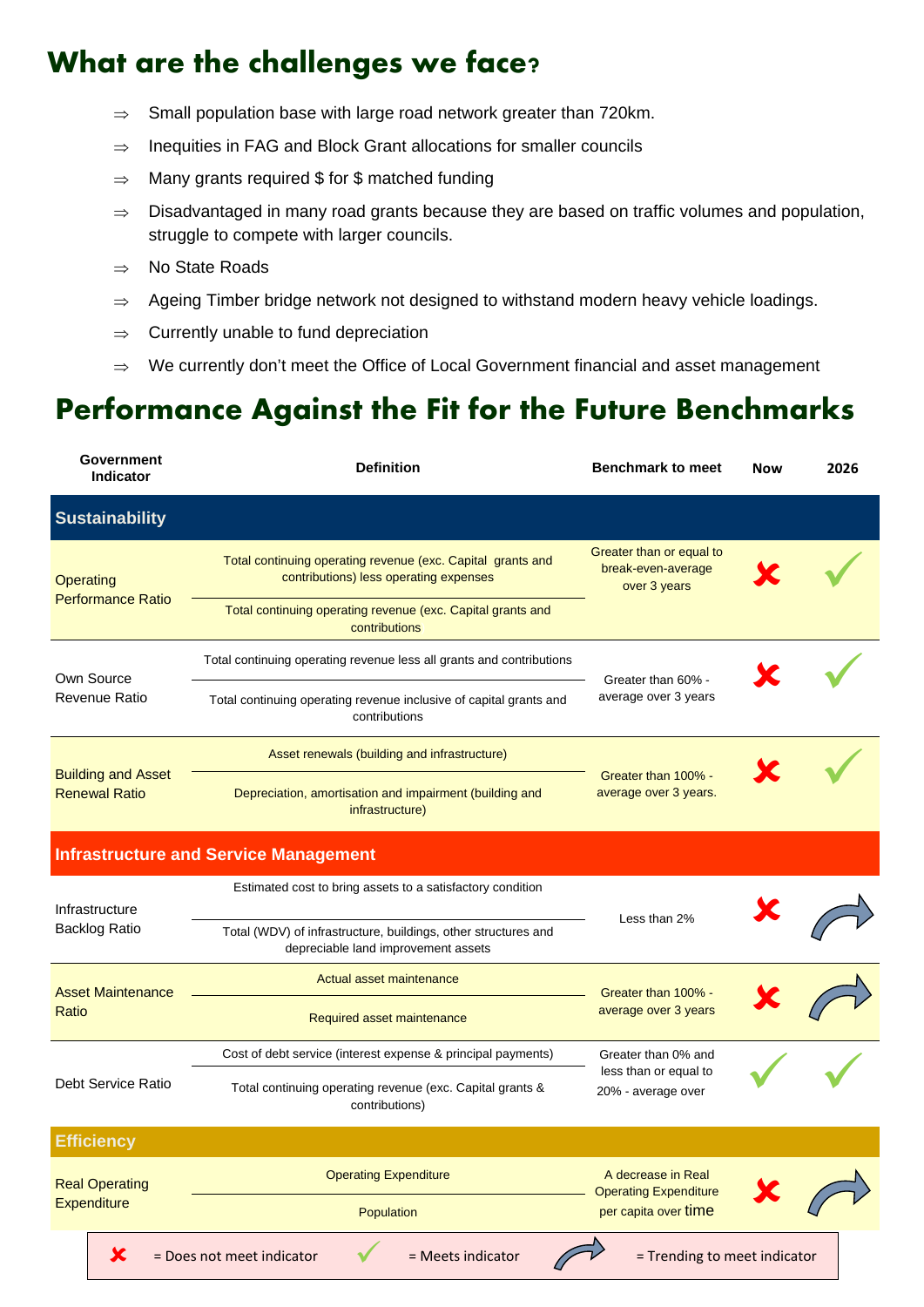#### **What have we done to be more efficient?**

The consideration of a special rate variation is only one of a number of options Council is considering in order to improve our overall financial performance and better manage and maintain infrastructure. These are some of the initiatives Council has or is undertaking to become more efficient:

- $\checkmark$ Human resourcing savings (Councillors only accept the minimum State Government mandated remuneration allowance, reductions in the Council workforce, saving in workers compensation & staff learning/development)
- Undertake a review of assets with a view to rationalisation.
- $\checkmark$  Energy Efficiency Initiatives (Solar and other green initiatives, etc)
- $\checkmark$  Transitioning from paper to electronic communication channels
- $\checkmark$  Successfully sourcing additional grant revenue
- $\checkmark$ Sharing services with other Hunter Councils in areas such as weed management, records storage, legal services, regional procurement, environmental services, etc.
- Completion of new Section 94 Plan
- $\checkmark$  Extended the life of our landfill by increasing recycling and diversion rates.
- $\checkmark$  Service review to be undertaken.
	- Implementing best practice maintenance management system for infrastructure maintenance.
- ◆ Completion of the Rural Land Use Strategy
	- Investigations are underway in relation to potential strategic alliance options with other Hunter Councils.
- $\sqrt{\phantom{a}}$  Annual review of Fees and Charges

 $\checkmark$ 

- Savings from contract negotiations (Waste Management, print services, regional procurement etc)
- Asset Management Plans have been developed to identify future needs.
- Council has the second lowest workforce numbers of any Group 10 Council and the lowest Population/Equivalent Full Time Staff numbers of any Group 10 Council.

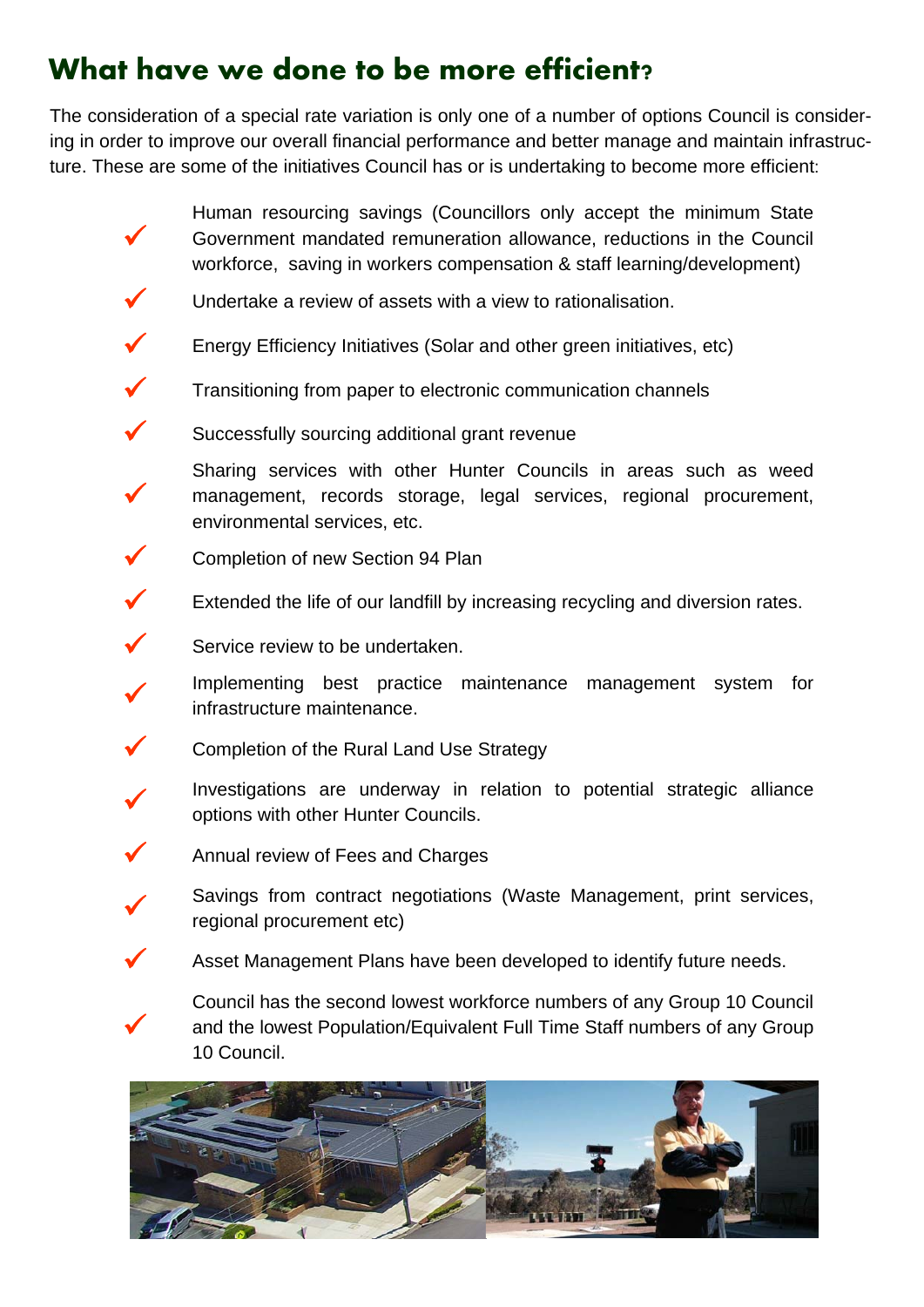## **What's the difference between general rates and other rates?**

Council's main source of income is from rates levied on rateable land in the local government area. Council rates are a local tax levied on the land value of rateable properties, as assessed by the Valuer General.

The proposed Special Rate Variation would be applied to the general rates component of Council's Rates income only and does not include annual fixed charges for services such as stormwater, waste services and government levies.

#### **What impact would a SRV have on me?**

| Projection Total Rates (including 2.5% rate pegging) |                                              |                |         |         |         |         |         |         |         |
|------------------------------------------------------|----------------------------------------------|----------------|---------|---------|---------|---------|---------|---------|---------|
|                                                      | <b>Increase in General</b><br>Rate component |                | 15%     | 15%     | 10%     | 10%     | 10%     | 6%      | 6%      |
|                                                      | <b>Land Value</b>                            | <b>Current</b> | 2019/20 | 2020/21 | 2021/22 | 2022/23 | 2023/24 | 2024/25 | 2025/26 |
| <b>Residential - Ordinary</b><br>Rate                | \$100,000                                    | \$1,007        | \$1,098 | \$1,202 | \$1,282 | \$1,370 | \$1,466 | \$1,530 | \$1,598 |
|                                                      | \$200,000                                    | \$1,279        | \$1,410 | \$1,562 | \$1,677 | \$1,805 | \$1,945 | \$2,037 | \$2,136 |
| Residential-Dungog                                   | \$100,000                                    | \$1,126        | \$1,234 | \$1,359 | \$1,455 | \$1,560 | \$1,676 | \$1,752 | \$1,833 |
|                                                      | \$200,000                                    | \$1,861        | \$2,080 | \$2,080 | \$2,248 | \$2,432 | \$2,635 | \$2,769 | \$2,911 |
| Residential-Clarence<br><b>Town</b>                  | \$100,000                                    | \$1,043        | \$1,139 | \$1,249 | \$1,334 | \$1,427 | \$1,530 | \$1,597 | \$1,669 |
|                                                      | \$200,000                                    | \$1,399        | \$1,548 | \$1,720 | \$1,852 | \$1,997 | \$2,156 | \$2,261 | \$2,373 |
|                                                      | \$100,000                                    | \$956          | \$1,039 | \$1,134 | \$1,207 | \$1,288 | \$1,376 | \$1,435 | \$1,497 |
| Residential-Village                                  | \$200,000                                    | \$1,224        | \$1,347 | \$1,489 | \$1,597 | \$1,717 | \$1,848 | \$1,935 | \$2,027 |
| <b>Business-Rural</b>                                | \$100,000                                    | \$1,288        | \$1,421 | \$1,573 | \$1,690 | \$1,819 | \$1,961 | \$2,054 | \$2,153 |
|                                                      | \$200,000                                    | \$1,724        | \$1,922 | \$2,150 | \$2,325 | \$2,517 | \$2,728 | \$2,868 | \$3,016 |
| <b>Business-Clarence</b>                             | \$100,000                                    | \$1,232        | \$1,356 | \$1,499 | \$1,609 | \$1,730 | \$1,862 | \$1,950 | \$2,043 |
| Town                                                 | \$200,000                                    | \$1,656        | \$1,844 | \$2,060 | \$2,226 | \$2,408 | \$2,609 | \$2,741 | \$2,881 |
| Business-Dungog                                      | \$100,000                                    | \$1,305        | \$1,440 | \$1,596 | \$1,715 | \$1,846 | \$1,991 | \$2,086 | \$2,187 |
|                                                      | \$200,000                                    | \$1,809        | \$2,020 | \$2,262 | \$2,448 | \$2,653 | \$2,878 | \$3,026 | \$3,184 |
| <b>Business-Village</b>                              | \$100,000                                    | \$1,108        | \$1,214 | \$1,335 | \$1,429 | \$1,531 | \$1,644 | \$1,718 | \$1,797 |
|                                                      | \$200,000                                    | \$1,458        | \$1,616 | \$1,798 | \$1,938 | \$2,091 | \$2,260 | \$2,371 | \$2,490 |
| Farmland                                             | \$500,000                                    | \$2,333        | \$2,623 | \$2,955 | \$3,211 | \$3,491 | \$3,800 | \$4,004 | \$4,220 |
|                                                      | \$1,000,000                                  | \$3,938        | \$4,468 | \$5,078 | \$5,546 | \$6,060 | \$6,625 | \$6,999 | \$7,395 |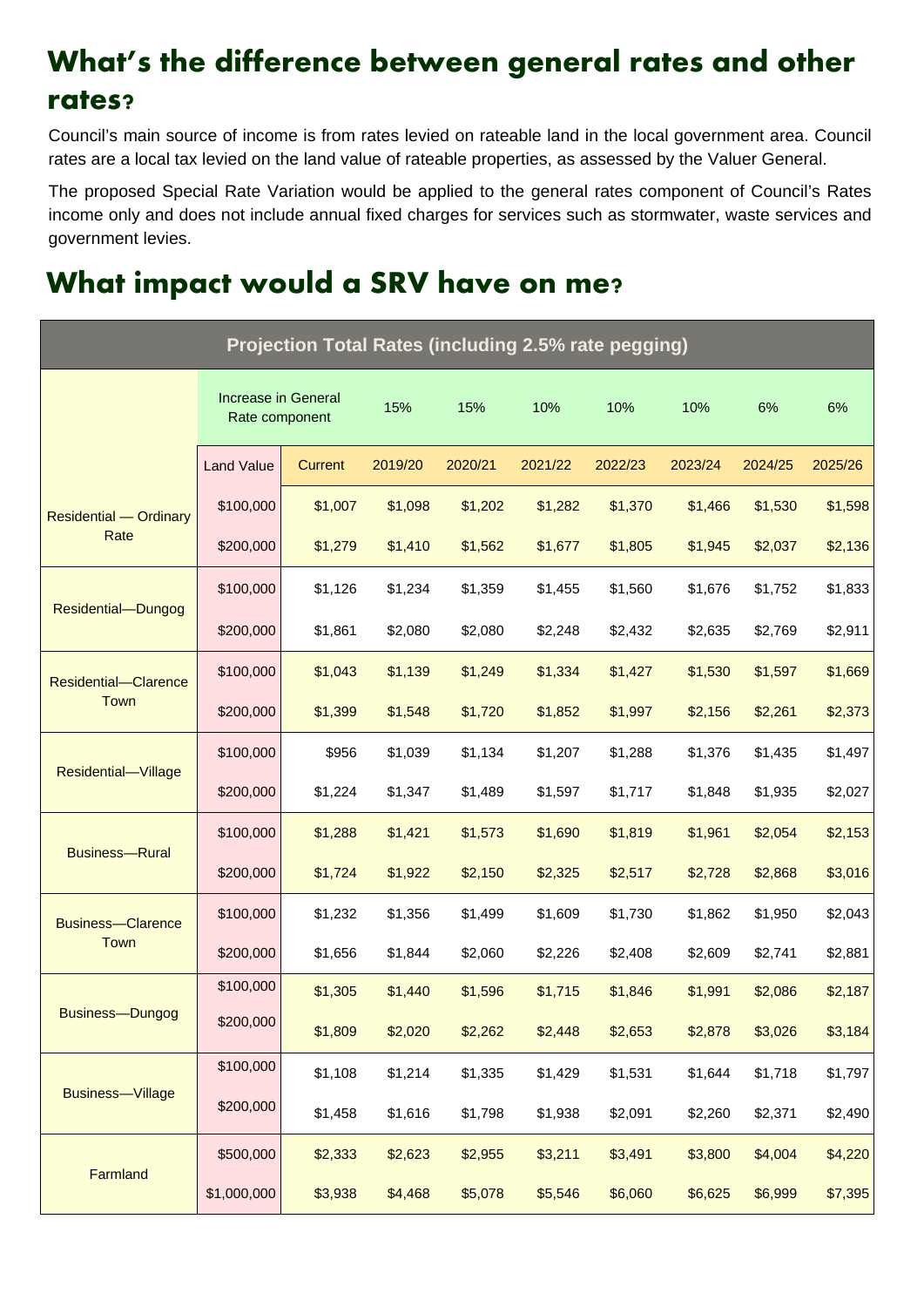## **How would a SRV help us meet the Fit for the Future indicators?**



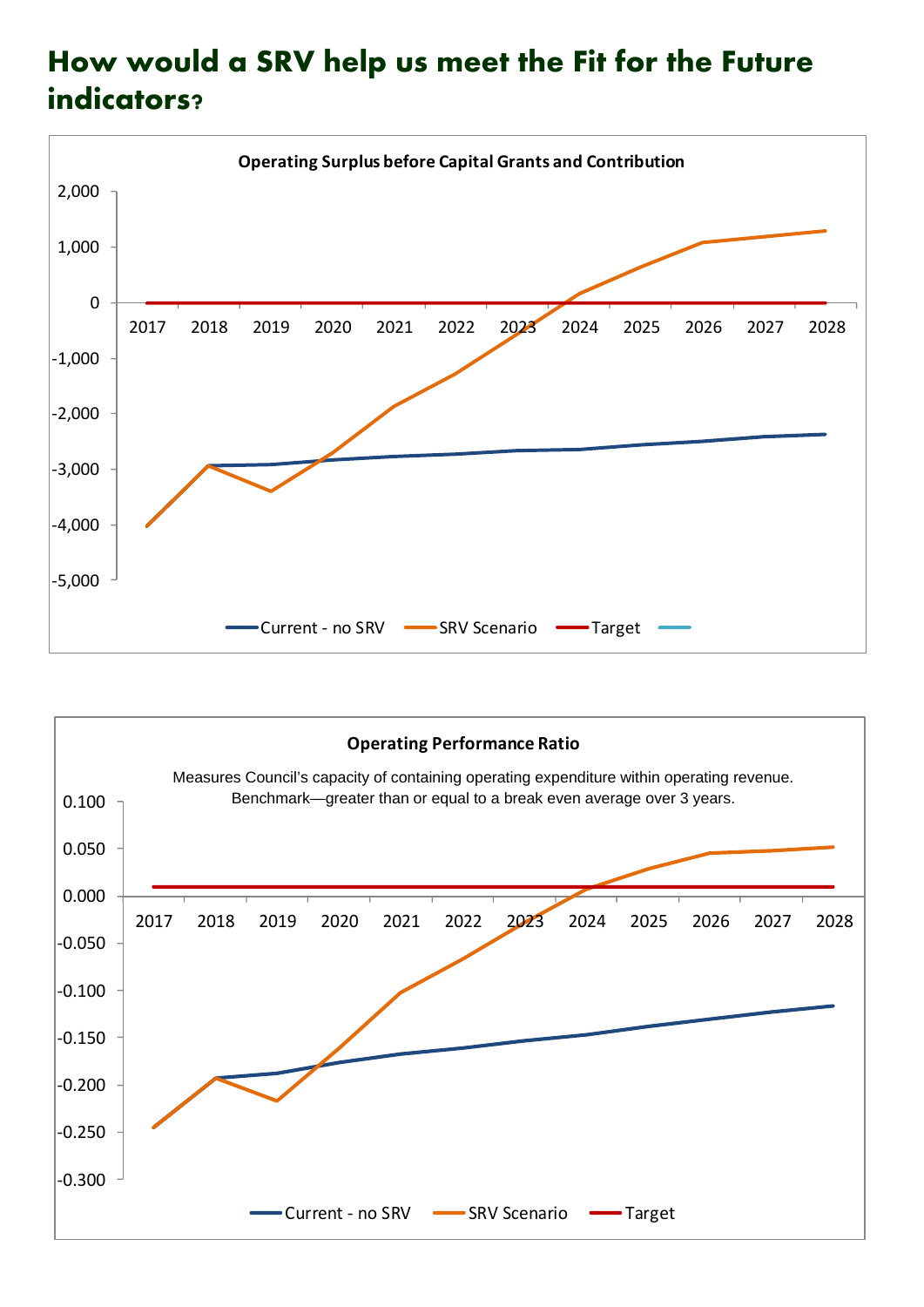